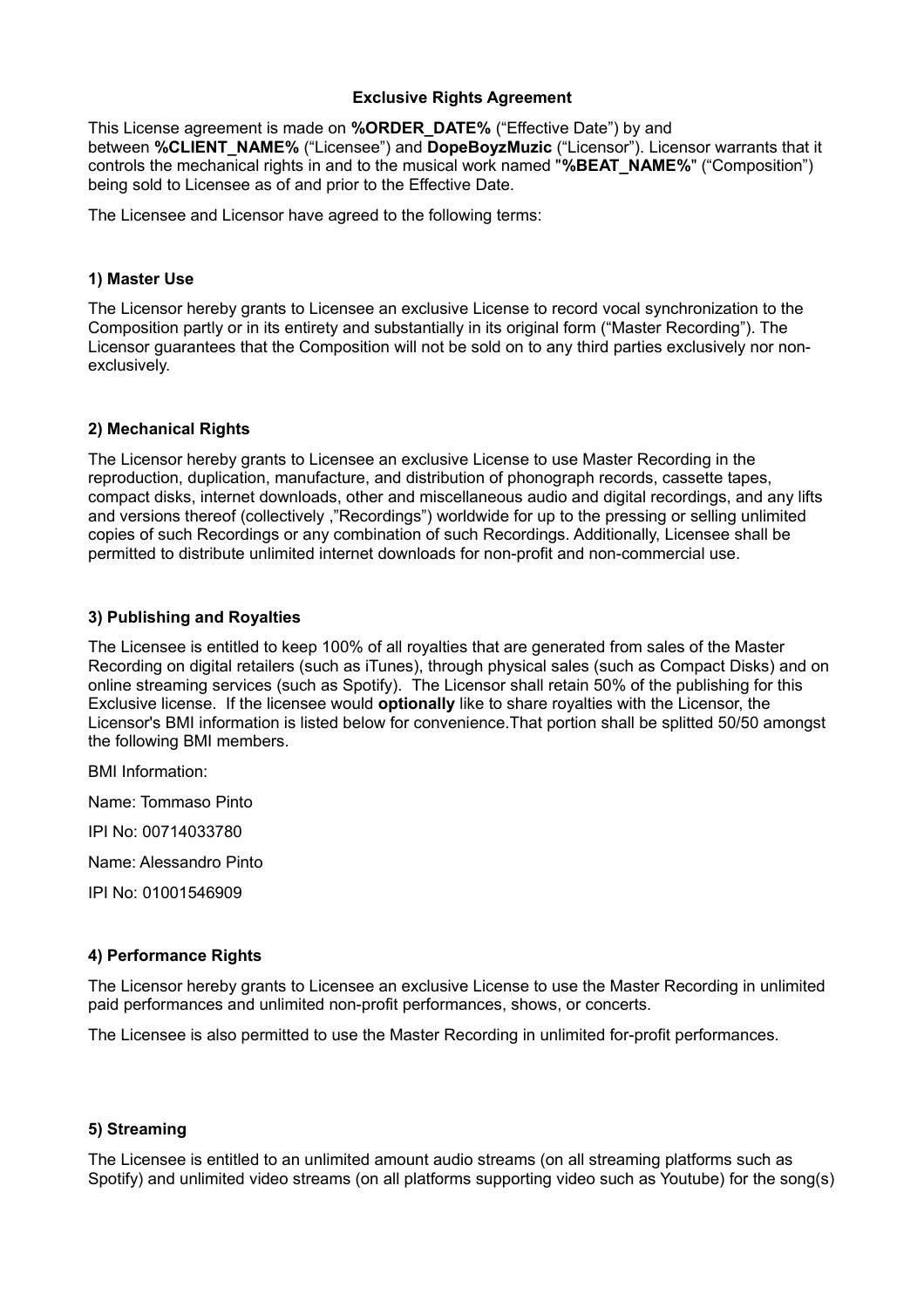created with the composition. All streaming royalties generated by the Licensee's song(s) belong to the Licensee.

# **6) Music Videos**

The Licensor hereby grants to Licensee an exclusive License to use the Master Recording in unlimited music videos.

# **7) Synchronization Rights**

The Licensor hereby grants to Licensee an exclusive License to copy, perform, edit and/or loop portions of, record on film, video, digital animations, and video games (collectively, "Projects") and use the Master Recording in synchronization or timed relation with the productions in unlimited Projects.

### **8) Broadcast Rights**

The Licensor hereby grants to Licensee an exclusive license to broadcast or air the Master Recording on unlimited radio stations or through unlimited station channels, respectively.

### **9) Credit**

Licensee shall give producer appropriate production and song writing credit on all compact discs, record and cassette labels or any other record configuration manufactured which is now known or created in the future that embodies the composition created hereunder and on all cover liner notes. Such credit shall be in substantial form:

"Produced by DopeBoyzMuzic"

### **10) Sampling**

The Licensee agrees that the Composition is purchased as a "Work Made for Hire" whereby the clearing of any sampled materials is the responsibility of Licensee.

### **11) Compensation**

The Licensee shall pay producer for the rights granted in this agreement. The payment for this License is non-refundable under any circumstances. If the licensee fails to account to the licensor, timely and complete the payments provided for hereunder, the licensor shall have the right to terminate this license upon written notice to the licensee. Such termination shall render the recording, manufacture and/or distribution of recordings for which monies have not been paid subject to and actionable as infringements under applicable law. The Licensee shall provide the Producer with two (2) copies of the completed record within thirty (30) days after manufacture of any record embodying the masters to the following address:

Tommaso Pinto Olympou 18 7041 Oroklini Larnaca **C**vprus